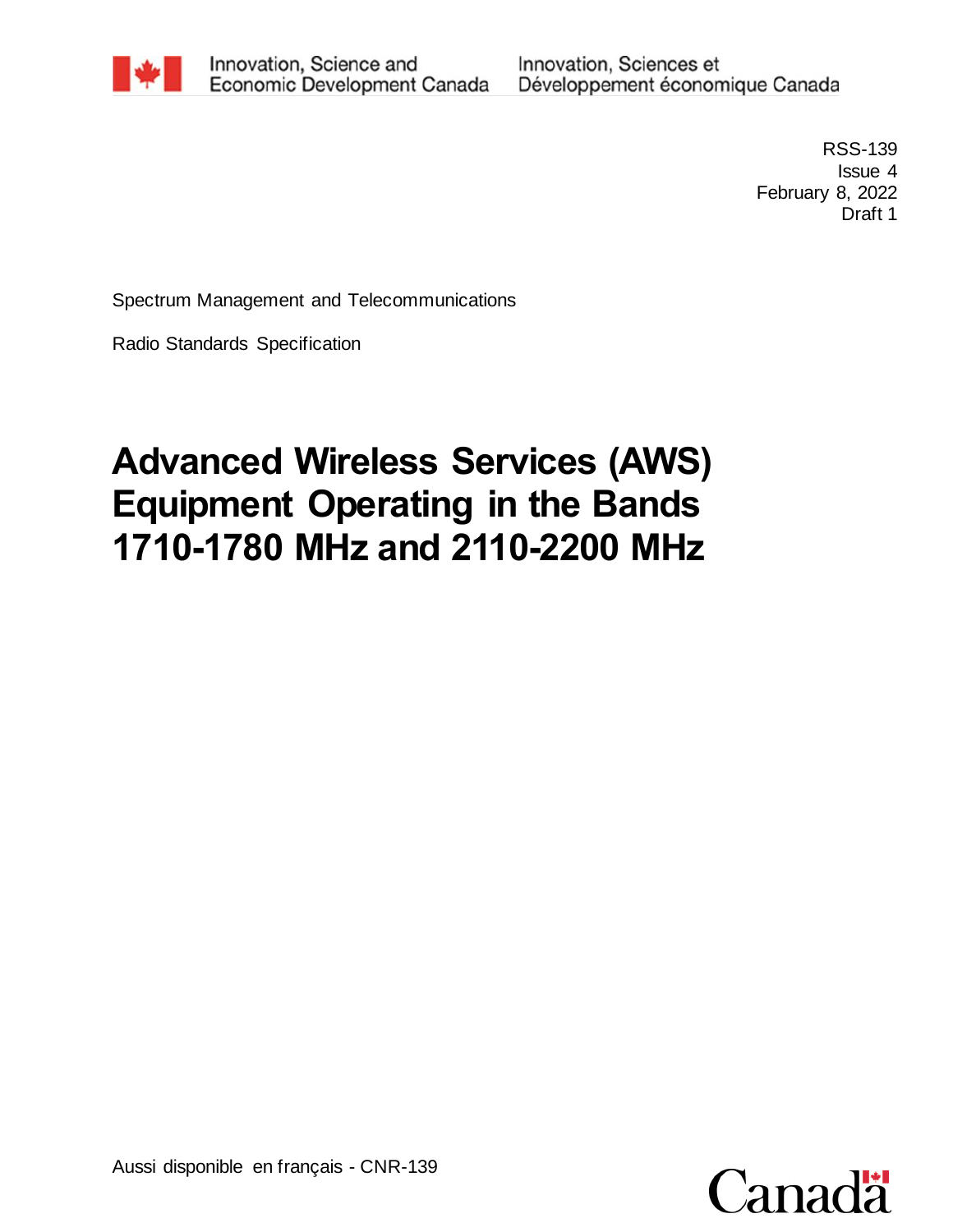### **Preface**

Radio Standards Specification RSS-139, Issue 4, *Advanced Wireless Services (AWS) Equipment Operating in the Bands 1710-1780 MHz and 2110-2200 MHz,* replaces RSS-139*,* Issue 3, *Advanced Wireless Services (AWS) Equipment Operating in the Bands 1710-1780 MHz and 2110-2180 MHz*, dated July 16, 2015.

The main changes are listed below:

- 1. Added the frequency range 2180-2200 MHz to the standard. As such, title is updated accordingly.
- 2. Added definitions to clarify terms used within the standard.
- 3. Removed the Mobile Equipment Identifier and International Mobile Equipment Identity requirements as they are no longer required.
- 4. Incorporated some requirements previously contained in SRSP-513 and SRSP-519.
- 5. Modernized to reflect the current Radio Standard Specification structure.
- 6. Made editorial changes and clarifications, as appropriate.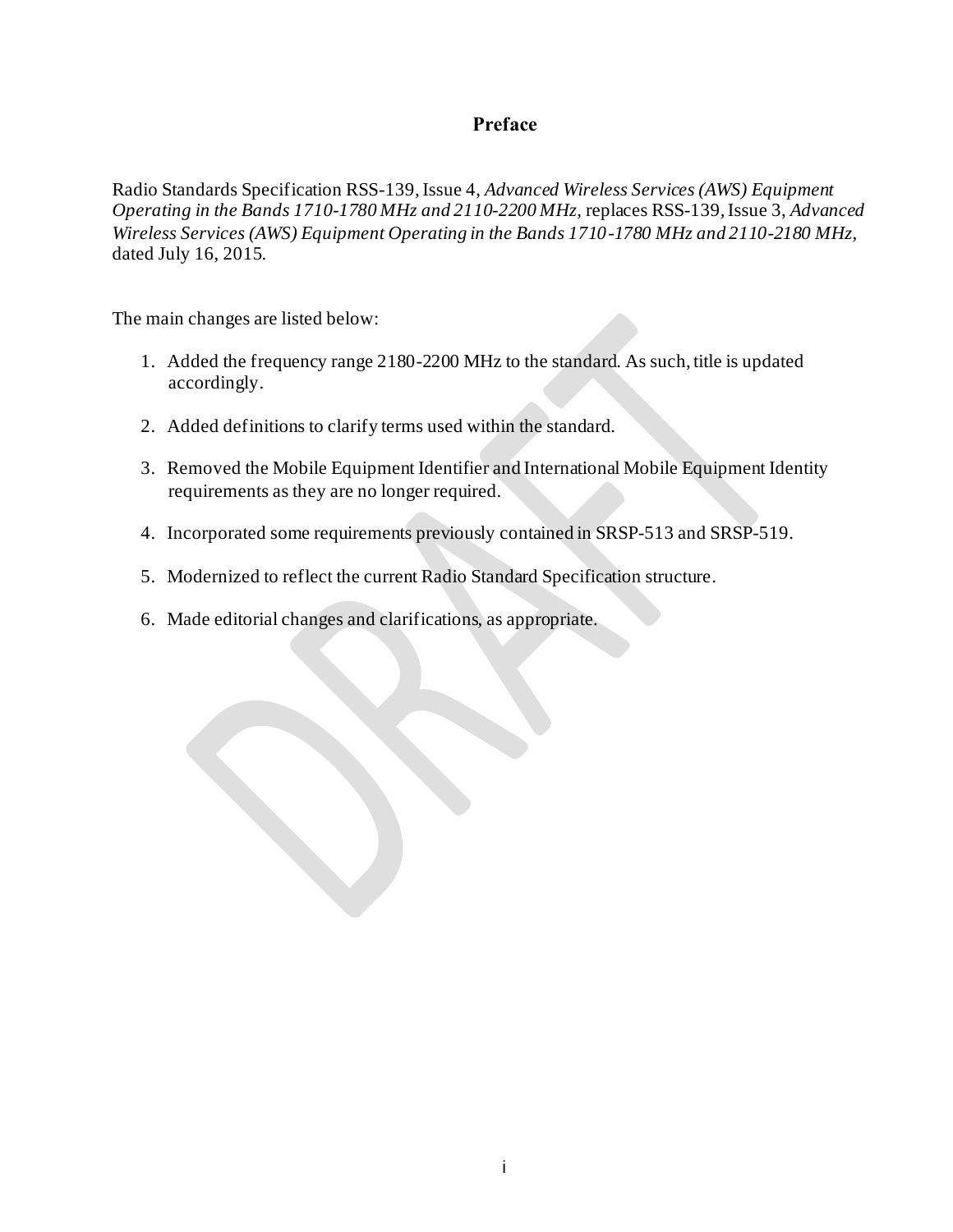Inquiries may be submitted by one of the following methods:

- 1. Online using the [General Inquiry](http://www.ic.gc.ca/eic/site/ceb-bhst.nsf/frm-eng/EABV-9X4GEH) form (in the form, select the Directorate of Regulatory Standards radio button and specify "RSS-139" in the General Inquiry field)
- 2. By mail to the following address:

Innovation, Science and Economic Development Canada Engineering, Planning and Standards Branch Attention: Regulatory Standards Directorate 235 Queen Street Ottawa ON K1A 0H5 Canada

3. By email to [consultationradiostandards-consultationnormesradio@ised-isde.gc.ca](mailto:consultationradiostandards-consultationnormesradio@ised-isde.gc.ca)

Comments and suggestions for improving this standard may be submitted online usin g the [Standard](http://www.ic.gc.ca/eic/site/ceb-bhst.nsf/frm-eng/EABV-9VCLQJ)  [Change Request](http://www.ic.gc.ca/eic/site/ceb-bhst.nsf/frm-eng/EABV-9VCLQJ) form or by mail or email to the above addresses.

All spectrum and telecommunications related documents are available on ISED's Spectrum Management [and Telecommunications](https://www.ic.gc.ca/eic/site/smt-gst.nsf/eng/home) website.

Issued under the authority of the Minister of Innovation, Science and Industry

Martin Proulx Director General Engineering, Planning and Standards Branch

\_\_\_\_\_\_\_\_\_\_\_\_\_\_\_\_\_\_\_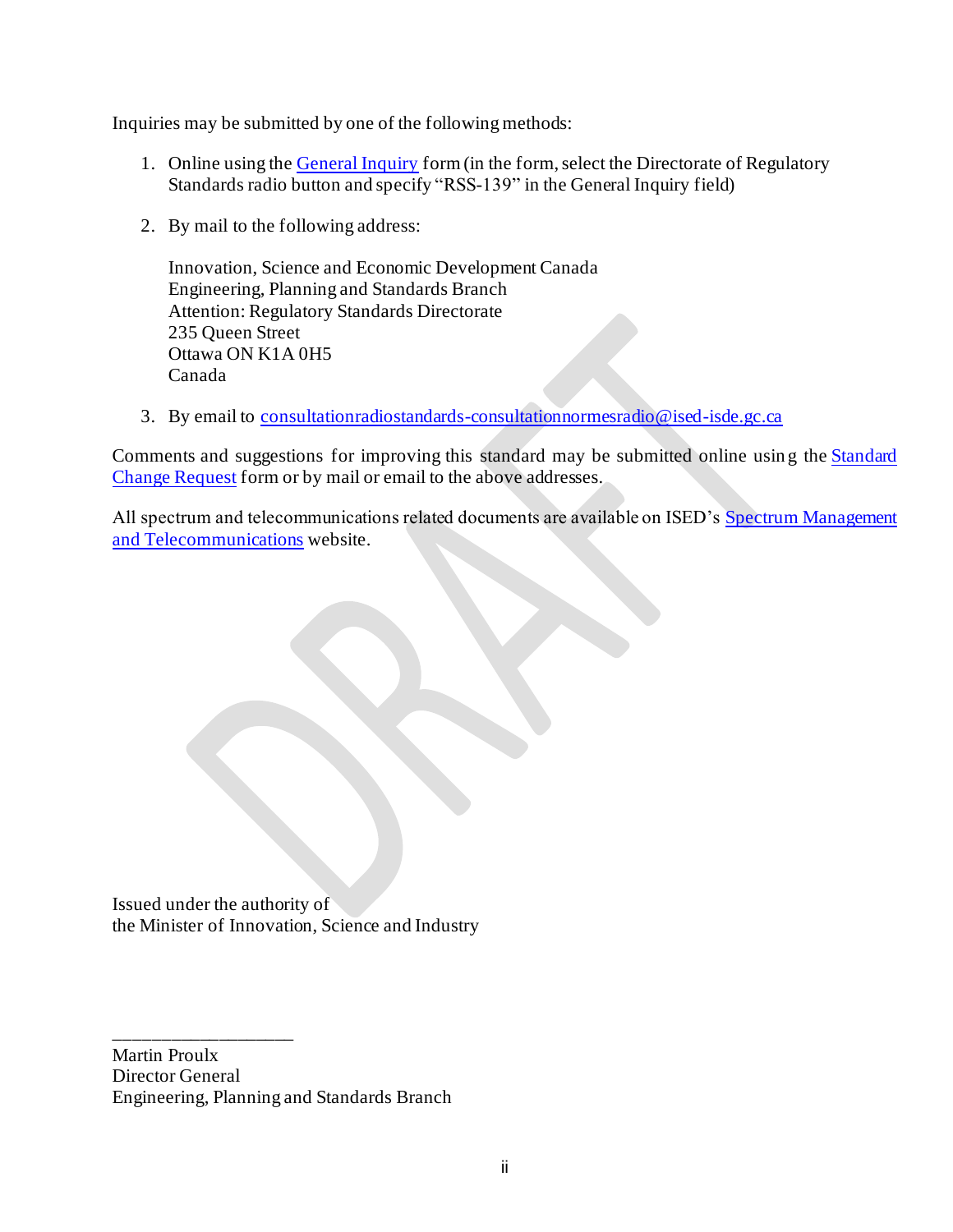## **Contents**

| 2. |     |  |  |
|----|-----|--|--|
| 3. |     |  |  |
|    | 3.1 |  |  |
|    | 3.2 |  |  |
|    | 3.3 |  |  |
|    | 3.4 |  |  |
|    | 3.5 |  |  |
| 4. |     |  |  |
| 5. |     |  |  |
|    | 5.1 |  |  |
|    | 5.2 |  |  |
|    | 5.3 |  |  |
|    | 5.4 |  |  |
|    | 5.5 |  |  |
|    | 5.6 |  |  |
|    | 5.7 |  |  |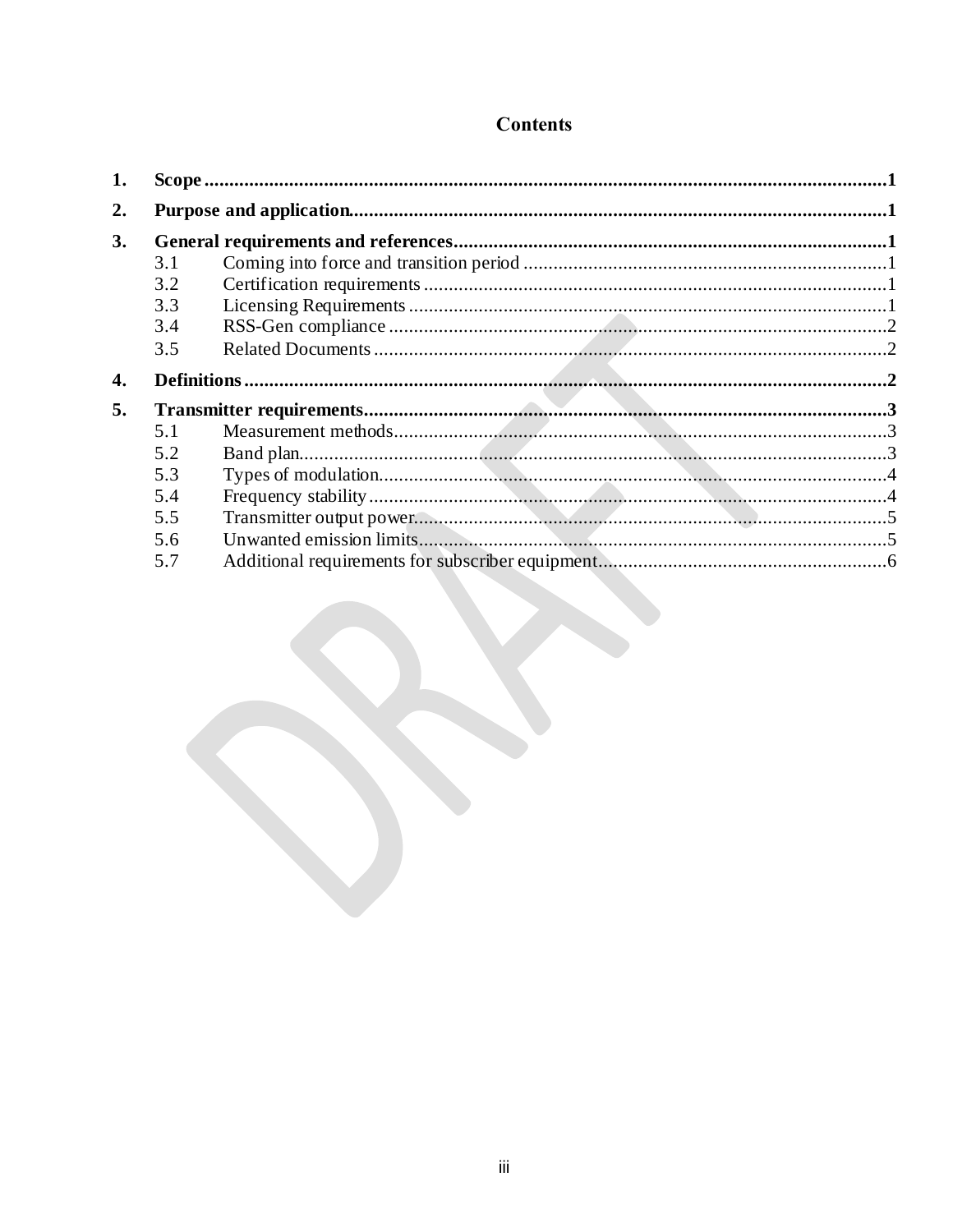### <span id="page-4-0"></span>**1. Scope**

This Radio Standards Specification (RSS) sets out the requirements for the certification of transmitters used in radiocommunication systems to provide Advanced Wireless Services(AWS) in the bands 1710- 1780 MHz and 2110-2200 MHz.

#### <span id="page-4-1"></span>**2. Purpose and application**

This RSS applies to base station, fixed and subscriber equipment operating in the bands 1710-1780 MHz and 2110-2180 MHz, with the frequency blocks specified in sectio[n 5.2](#page-6-2). and ATC base station equipment operating in the band 2180-2200 MHz (AWS-4).

#### <span id="page-4-2"></span>**3. General requirements and references**

This section sets out the general requirements and references related to this RSS.

#### <span id="page-4-3"></span>**3.1 Coming into force and transition period**

This document will be in force as of the date of its publication on Innovation, Science and Economic Development Canada's (ISED) website.

However, a transition period of six (6) months from the publication date will be provided. During this transition period, applications for certification under either RSS-139 issue 3 or issue 4 will be accepted. After this period, only applications for the certification of equipment under RSS-139 issue 4 will be accepted, and equipment manufactured, imported, distributed, leased, offered for sale, or sold in Canada shall comply with this present issue.

A copy of RSS-139, issue 3, is available upon request b[y email](mailto:consultationradiostandards-consultationnormesradio@ised-isde.gc.ca).

#### <span id="page-4-4"></span>**3.2 Certification requirements**

Equipment covered by this standard is classified as Category I equipment and shall be certified. Either a technical acceptance certificate (TAC) issued by the Certification and Engineering Bureau (CEB) of ISED or a certificate issued by a recognized certification body (CB) is required.

Ancillary terrestrial component (ATC) equipment operating in the band 2000-2020 MHz, as well as mobile satellite service equipment shall be certified under RSS-170, *[Mobile Earth Stations](http://www.ic.gc.ca/eic/site/smt-gst.nsf/eng/sf01767.html)  [and Ancillary Terrestrial Component Equipment Operating in the Mobile-Satellite](http://www.ic.gc.ca/eic/site/smt-gst.nsf/eng/sf01767.html) Service [Bands](http://www.ic.gc.ca/eic/site/smt-gst.nsf/eng/sf01767.html)*.

#### <span id="page-4-5"></span>**3.3 Licensing Requirements**

Equipment covered by this standard is subject to licensing pursuant to subsection 4(1) of the *[Radiocommunication Act.](http://laws.justice.gc.ca/eng/acts/R-2/)*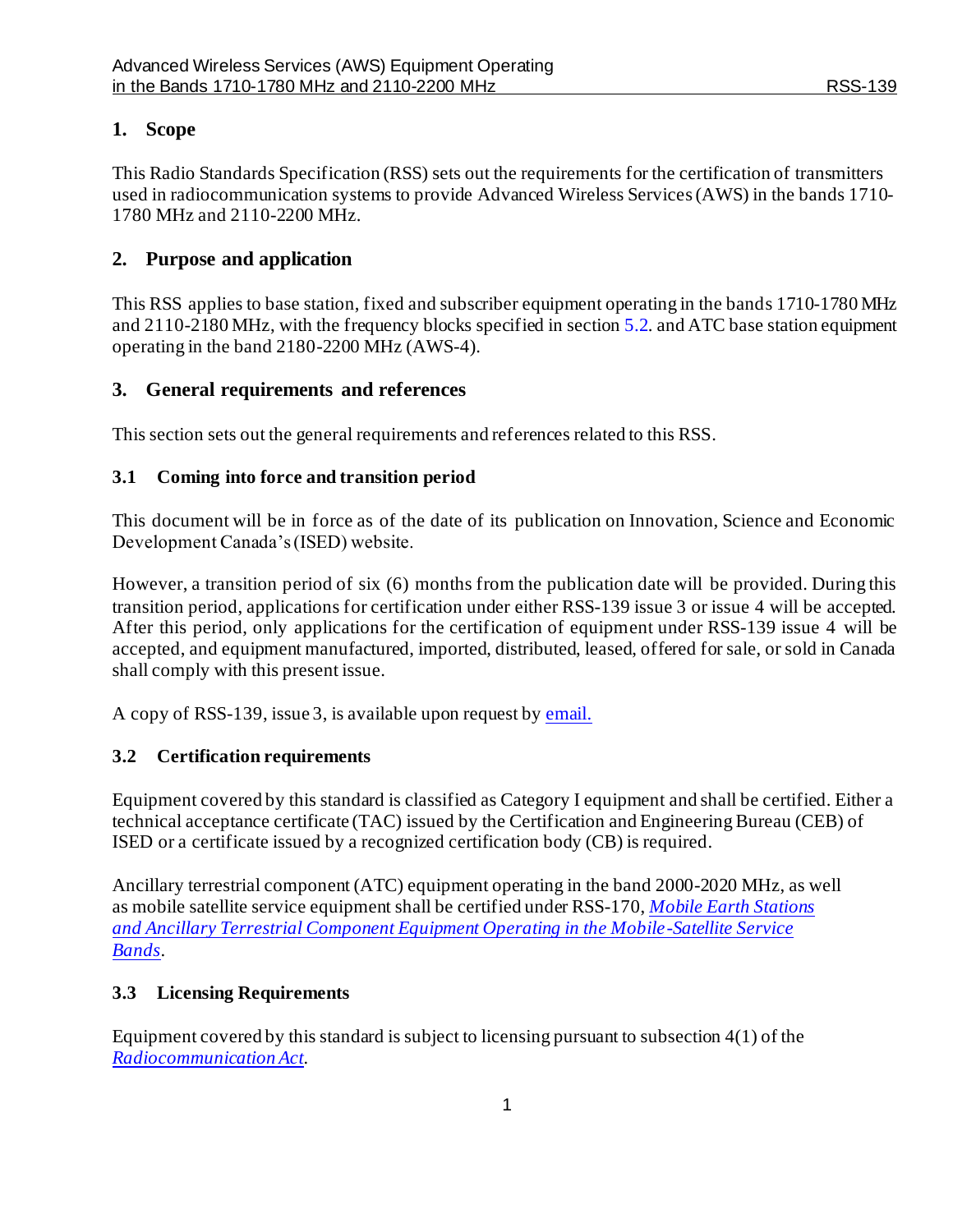#### <span id="page-5-0"></span>**3.4 RSS-Gen compliance**

Equipment being certified under this standard shall also comply with the general requirements set out in RSS-Gen, *[General Requirements for Compliance of Radio Apparatus](http://www.ic.gc.ca/eic/site/smt-gst.nsf/eng/sf08449.html).*

#### <span id="page-5-1"></span>**3.5 Related Documents**

ISED documents are available on the [Published documents](http://www.ic.gc.ca/eic/site/smt-gst.nsf/eng/h_sf10780.html) page of the [Spectrum management and](https://www.ic.gc.ca/eic/site/smt-gst.nsf/eng/home)  [telecommunications](https://www.ic.gc.ca/eic/site/smt-gst.nsf/eng/home) web page.

The following ISED documents should be consulted:

- SRSP-513 *[Technical Requirements for Advanced Wireless Services](https://www.ic.gc.ca/eic/site/smt-gst.nsf/eng/sf08884.html) (AWS) in the Bands 1710- 1780 [MHz and 2110-2180](https://www.ic.gc.ca/eic/site/smt-gst.nsf/eng/sf08884.html) MHz*
- SRSP-519 *[Technical Requirements for the Ancillary Terrestrial Component \(ATC\) of Mobile-](https://www.ic.gc.ca/eic/site/smt-gst.nsf/eng/sf10977.html)[Satellite Service \(MSS\) Systems Operating in the Bands 2000–2020 MHz and 2180–2200](https://www.ic.gc.ca/eic/site/smt-gst.nsf/eng/sf10977.html)  [MHz](https://www.ic.gc.ca/eic/site/smt-gst.nsf/eng/sf10977.html)*

\_\_\_\_\_\_\_\_\_\_\_\_\_\_\_\_\_\_\_\_\_\_\_\_\_\_\_\_\_ SRSP – Standard Radio System Plan

#### <span id="page-5-2"></span>**4. Definitions**

**Active Antenna System (AAS):** An antenna system where the amplitude and/or phase between antenna elements is dynamically adjusted resulting in an antenna pattern that varies in response to short-term changes in the radio environment. AAS may be integrated in a fixed or base station. Antenna systems used for long-term beam shaping such as fixed electrical down tilt are not considered an AAS.

**Active Antenna System (AAS) base station:** A base station equipment with AAS.

**Fixed subscriber equipment:** A fixed equipment that provides connectivity between the user's equipment and base station equipment. Fixed subscriber equipment is used at a fixed location and is not operational while in motion. It is not considered fixed point-to-point equipment.

**Frequency block:** A block of frequency in the bands 1710-1780 MHz and 2110-2200 MHz, as defined in Tables 1 and 2 of section 5.2, below.

**Frequency block group:** A continuous frequency range of multiple frequency blocks that contains the equipment's channel bandwidth.

**Non-active antenna system (non-AAS):** An antenna system that does not meet the definition of AAS.

**Non-AAS base station:** A base station with a non-AAS.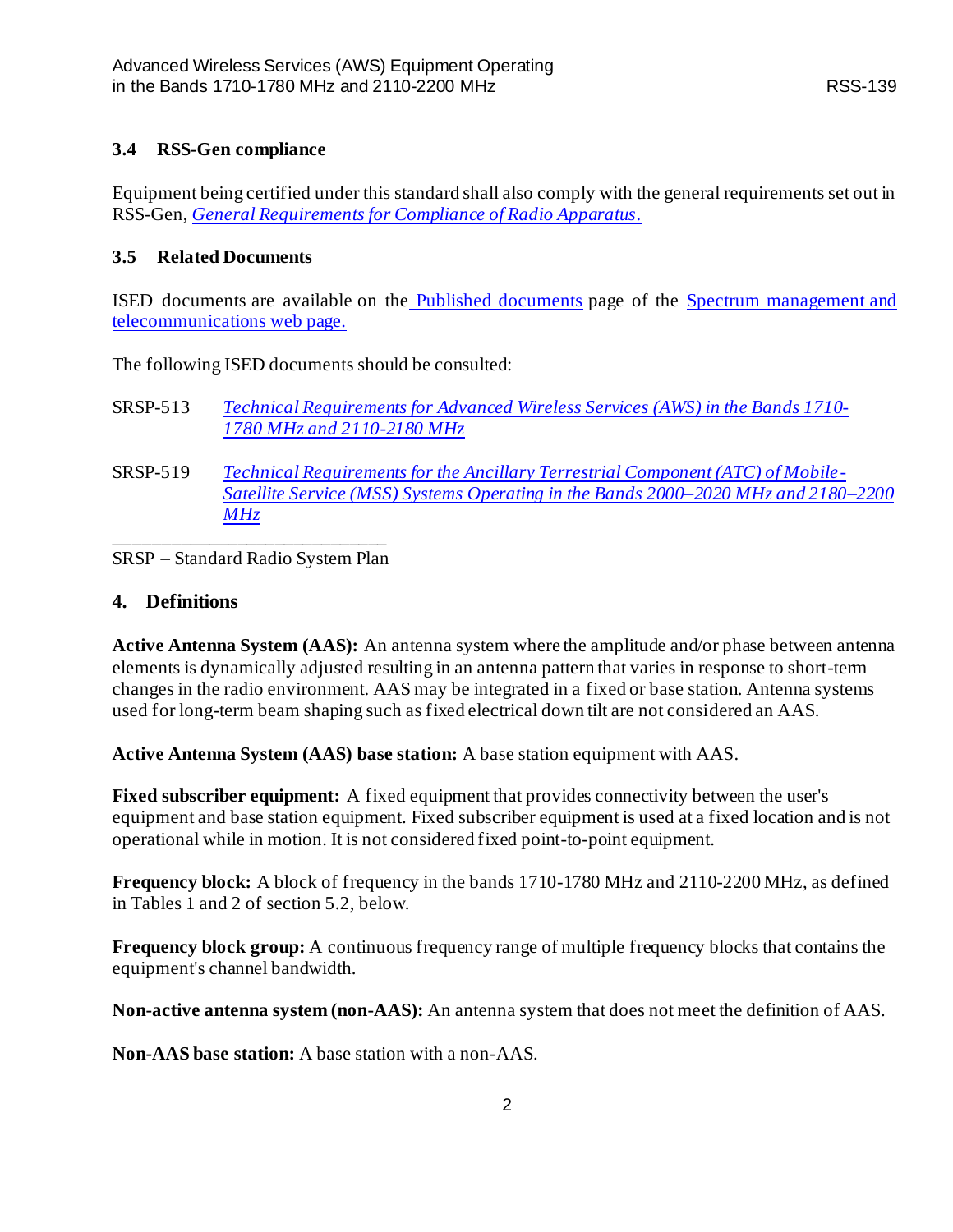**Subscriber equipment:** An equipment that is either mobile or portable.

**Total Radiated Power (TRP):** The integral of the power transmitted by an antenna, in different directions over the entire radiation sphere.

### <span id="page-6-0"></span>**5. Transmitter requirements**

This section sets out the requirements applicable to radio transmitters subject to this standard.

#### <span id="page-6-1"></span>**5.1 Measurement methods**

Unless otherwise specified, all measurements shall be performed in accordance with the requirements of RSS-Gen.

The equipment measurement shall be performed for all operating channel bandwidths. In addition, for the unwanted emissions, the carrier frequency shall be set at both the highest and lowest channels in which the equipment is designed to operate.

For subscriber equipment, a narrower resolution bandwidth may be used, provided that the measured power is integrated over the full required measurement bandwidth (i.e. 1 MHz or 1% of the occupied bandwidth, as applicable).

#### <span id="page-6-2"></span>**5.2 Band plan**

The bands 1710-1780 MHz and 2110-2180 MHz are divided into eleven paired blocks asshown in **Error! Reference source not found.** SRSP-513 contains the detailed band plan.

| <b>Block</b>         | <b>Block size</b> | Lower sub-band | <b>Upper sub-band</b> |
|----------------------|-------------------|----------------|-----------------------|
| <b>Block A</b>       | <b>20 MHz</b>     | 1710-1720 MHz  | 2110-2120 MHz         |
| Block B              | 20 MHz            | 1720-1730 MHz  | 2120-2130 MHz         |
| Block C              | <b>10 MHz</b>     | 1730-1735 MHz  | 2130-2135 MHz         |
| <b>Block</b> D       | <b>10 MHz</b>     | 1735-1740 MHz  | 2135-2140 MHz         |
| <b>Block E</b>       | <b>10 MHz</b>     | 1740-1745 MHz  | 2140-2145 MHz         |
| <b>Block F</b>       | 20 MHz            | 1745-1755 MHz  | 2145-2155 MHz         |
| Block G              | <b>10 MHz</b>     | 1755-1760 MHz  | 2155-2160 MHz         |
| Block H              | 10 MHz            | 1760-1765 MHz  | 2160-2165 MHz         |
| Block I              | <b>10 MHz</b>     | 1765-1770 MHz  | 2165-2170 MHz         |
| Block J1             | <b>10 MHz</b>     | 1770-1775 MHz  | 2170-2175 MHz         |
| Block J <sub>2</sub> | <b>10 MHz</b>     | 1775-1780 MHz  | 2175-2180 MHz         |

**Table 1: Frequency blocks in the bands 1710-1780 MHz / 2110-2180 MHz**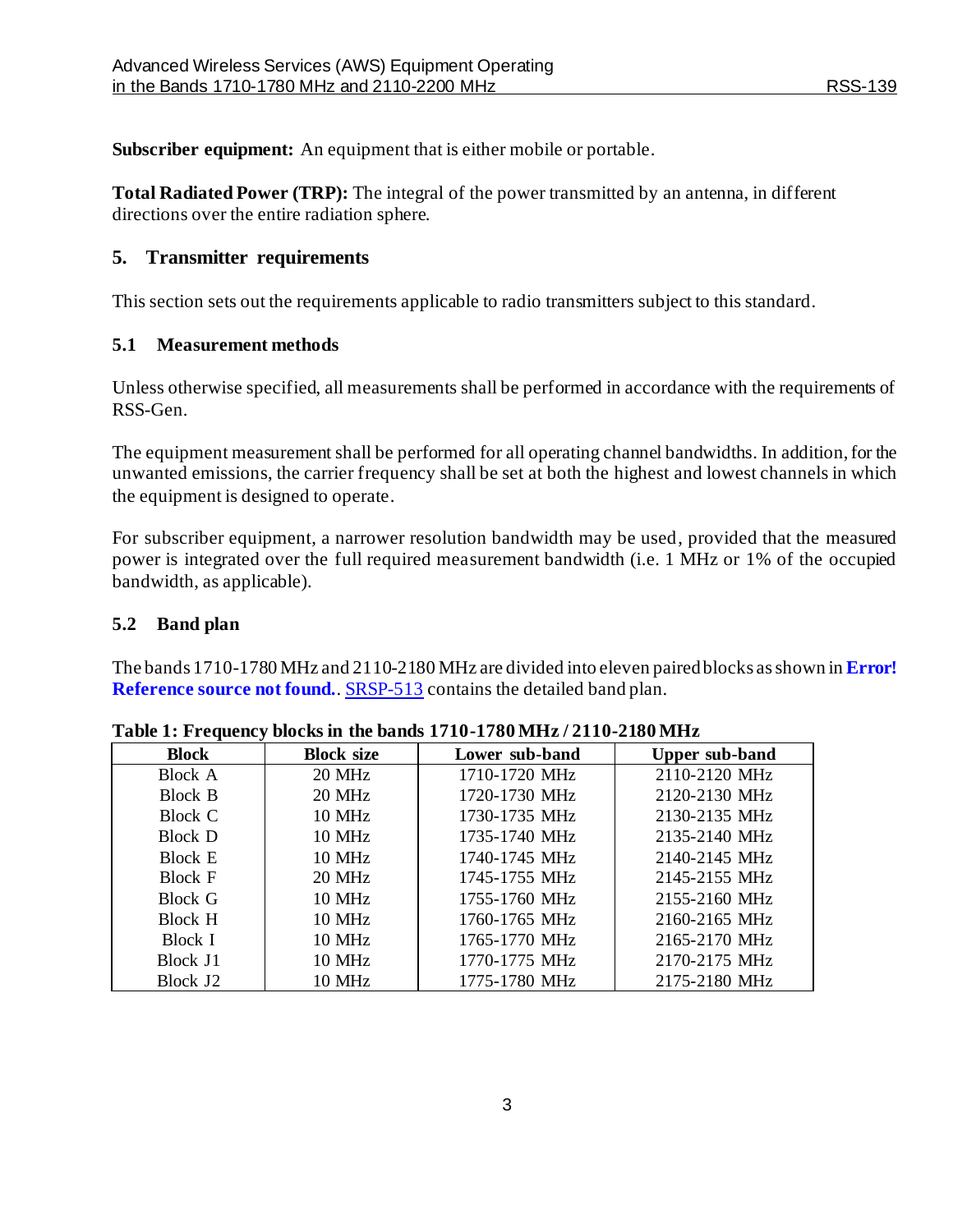The band 2180-2200 MHz is divided into two downlink-only blocks, as shown in **Error! Reference source not found.**. [SRSP-519](https://www.ic.gc.ca/eic/site/smt-gst.nsf/eng/sf10977.html) contains the detailed band plan. In this RSS, AWS-4 is also referred to as ATC band 2180-2200 MHz

| Table 2. Prequency blocks in the bands $2100 - 2200$ mills |                   |                        |  |
|------------------------------------------------------------|-------------------|------------------------|--|
| Block                                                      | <b>Block size</b> | <b>Frequency range</b> |  |
| Block C                                                    | 10 MHz            | 2180-2190 MHz          |  |
| Block D                                                    | 10 MHz            | 2190-2200 MHz          |  |

| Table 2: Frequency blocks in the bands 2180-2200 MHz |  |  |  |
|------------------------------------------------------|--|--|--|
|------------------------------------------------------|--|--|--|

The blocks listed in Table 1 and Table 2 can be aggregated to form a larger channel.

#### <span id="page-7-0"></span>**5.3 Types of modulation**

Devices may employ any type of modulation technique. The type of modulation shall be documented in the test report.

#### <span id="page-7-1"></span>**5.4 Frequency stability**

<span id="page-7-2"></span>The frequency stability shall be sufficient to ensure that the occupied bandwidth stays within the operating frequency block or frequency block group when tested to the temperature and supply voltage variations specified in RSS-Gen.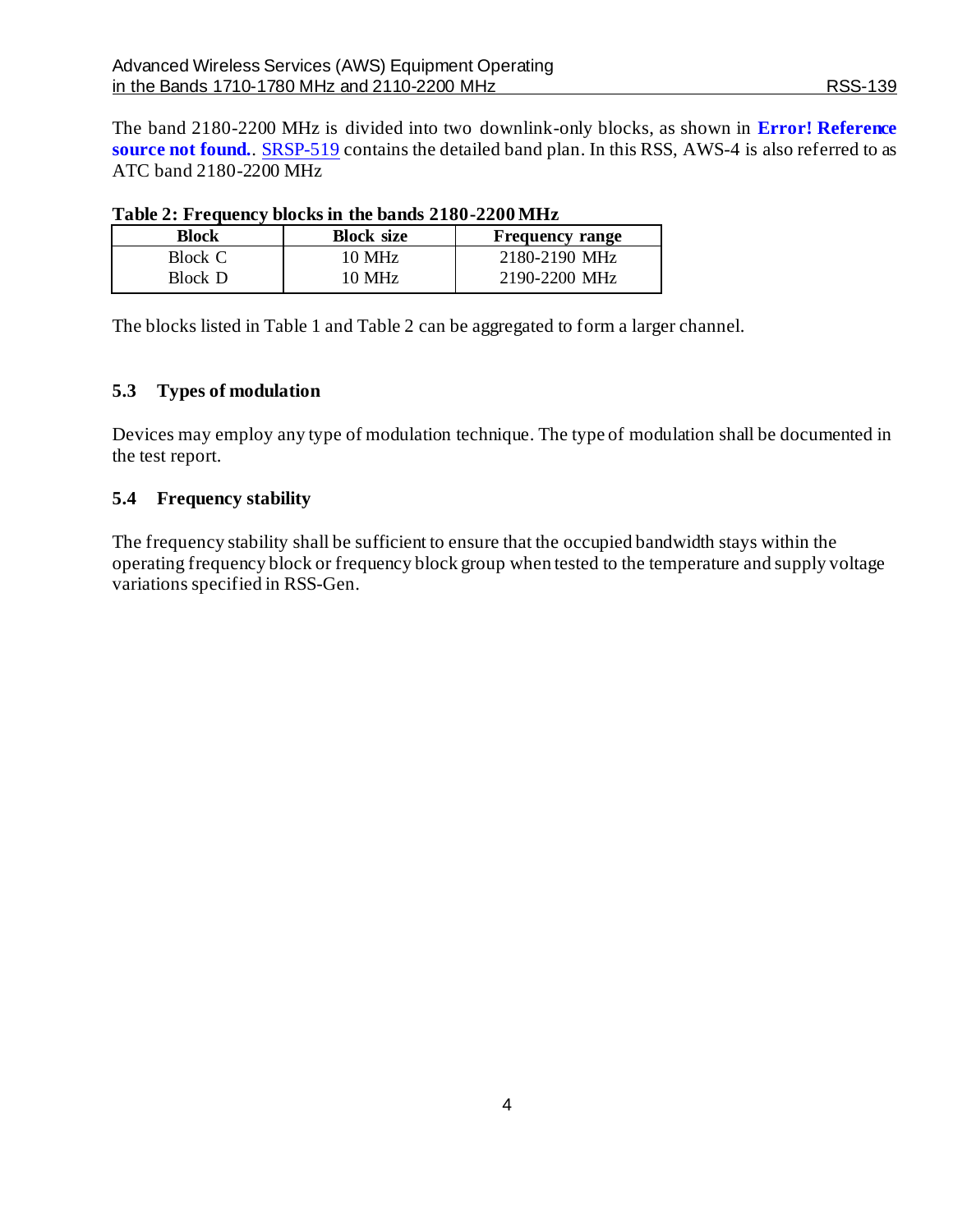#### **5.5 Transmitter output power**

The maximum output power of the equipment measured in terms of average values shall comply with the limits specified below.

| <b>Frequency band</b>      | <b>Equipment type</b>                                  | <b>Maximum</b> power                 |
|----------------------------|--------------------------------------------------------|--------------------------------------|
|                            | Fixed and base station                                 | 30 dBm e.i.r.p./channel<br>bandwidth |
| 1710-1780 MHz              | Subscriber equipment and fixed subscriber<br>equipment | 30 dBm e.i.r.p./channel<br>bandwidth |
|                            | Non-AAS: Fixed and base station                        | 65 dBm e.i.r.p./MHz                  |
| 2110-2180 MHz <sup>1</sup> | AAS: Fixed and base station                            | 46 dBm TRP/MHz                       |
|                            | Subscriber equipment and fixed subscriber<br>equipment | 30 dBm e.i.r.p./channel<br>bandwidth |
| 2180-2200 MHz <sup>2</sup> | Non-AAS: Base station                                  | 65 dBm e.i.r.p./MHz                  |
|                            | <b>AAS:</b> Base station                               | 46 dBm TRP/MHz                       |

**Table 3: Maximum power of equipment**

In addition, the peak to average power ratio (PAPR) of the equipment shall not exceed 13 dB for more than 0.1% of the time, using a signal that corresponds to the highest PAPR during periods of continuous transmission.

#### <span id="page-8-0"></span>**5.6 Unwanted emission limits**

Unwanted emissions shall be measured in terms of average value.

Equipment shall have the TRP or conducted power (all antenna connectors), of unwanted emissions outside the frequency block or frequency block group not exceeding the limits shown in Table 4

| <b>Table 4: Unwanted emission limits</b>                                |                                 |  |
|-------------------------------------------------------------------------|---------------------------------|--|
| Offset from the edge of the frequency block or<br>frequency block group | <b>Unwanted emission limits</b> |  |
| $\leq$ 1 MHz                                                            | $-13$ dBm/(1% of B)             |  |
| $>1$ MHz                                                                | $-13$ dBm/MHz                   |  |

Where B is the frequency block or frequency block group.

 $1$  The limits specified in this RSS are for the purpose of certification and may not apply to all deployment scenarios, consult SRSP-513 for more details

<sup>&</sup>lt;sup>2</sup> The limits specified in this RSS are for the purpose of certification and may not apply to all deployment scenarios, consult SRSP-519 for more details